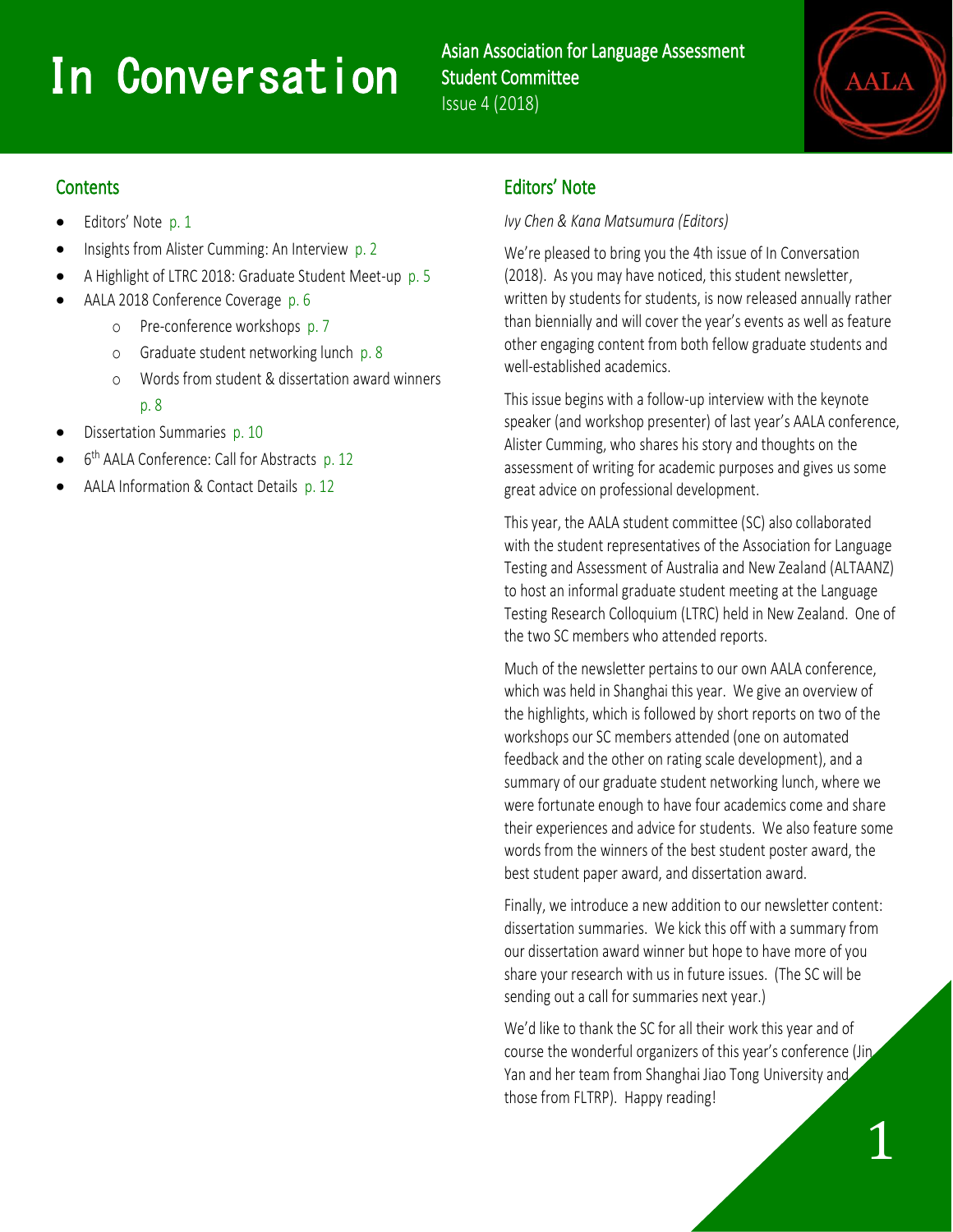## Insights from Alister Cumming: An Interview

*Interviewed by Ivy Chen*



Keynote speech at 4<sup>th</sup> AALA conference (Photo credit: LTTC)

## *Background: Could you share with us why and how you transitioned from a career in TESOL to a career as a researcher in the field of language testing?*

Interesting question. I taught ESL to recent immigrants and visiting international students in Vancouver from the time that I completed a TESL Certificate in 1975 and then after moving to Montreal in 1979 (after completing a Master's degree in English) and then to Ottawa in 1981 to do similar work but focused on pre-university and first-year university ESL programs. While I was teaching at Carleton University in Ottawa three main factors influenced my decision to start a PhD in order to learn how to do research. First, after almost a decade learning how to teach English I felt relatively skilled at it and ready to develop new abilities and perspectives beyond the routines of classroom instruction. The second reason was that after precarious employment on yearly contracts, I realized that I would need to obtain a PhD to get a permanent position at any university in Canada. A key incident was my applying for a tenure-track position at Carleton University, for which I had all of the relevant teaching qualifications and experience except a PhD—and, of course, that position went to a person with a doctorate.

The third reason was that the department I worked in at Carleton University featured a number of active researchers who generated considerable excitement about their studies. I was inspired particularly by research that Ian Pringle, Aviva Freedman, and Stan Jones were doing on writing processes but also studies that Janice Yalden and my former colleague Ron Mackay from Concordia University were doing on curriculum development, needs analyses, and program evaluation. I came to realize how

little was actually known about language learning, writing, and education, and how important, useful, and fulfilling it was to conduct research that could provide principled, empirical guidance to practicing educators. But to pursue these interests I needed to take courses from skilled researchers and theorists and to get research experience myself, which is what I did from 1984 to 1989 as a PhD student at the Ontario Institute for Studies in Education. I have been intensively involved in research studies since that time. In fact, I am now finding it hard to stop as I move into a second year of retirement. Throughout my career, my primary interests have been on teaching and learning writing, but opportunities and needs have consistently arisen about assessing writing for academic purposes as well as in relation to immigrant settlement, I have found these activities (and the people and research associated with them) interesting and useful, and so I have followed them up.

"I came to realize how little was actually known about language learning, writing, and education, and how important, useful, and fulfilling it was to conduct research that could provide principled, empirical guidance to practicing educators."

## *Research: A lot of your work has focused on the assessment of writing for academic purposes. Could you summarize for us how research in this area has evolved and what more can be done?*

2 The assessment of writing for academic purposes has developed considerably over the past several decades, not only in terms of assessment practices but also in respect to research about them. At the very start of my career, the tests that language programs used at colleges and universities in Canada were simply of reading and listening comprehension, grammar, and vocabulary, and sometimes oral interviews. Tests like the CELT (Comprehensive English Language Test) and early versions of the MTB (Michigan Test Battery) were widely used to sort students into proficiency levels within language programs and to screen international or immigrant students for entry into university or college programs. In the late 1970s concerns were raised about the abilities of increasing numbers of international and immigrant students to write papers and exams effectively for university courses. In response, people and policies at universities started to implement direct tests of writing, that is, assessments that required prospective students to write compositions to demonstrate their abilities in English (rather than just to display their comprehension or knowledge of grammar and vocabulary). The purposes of these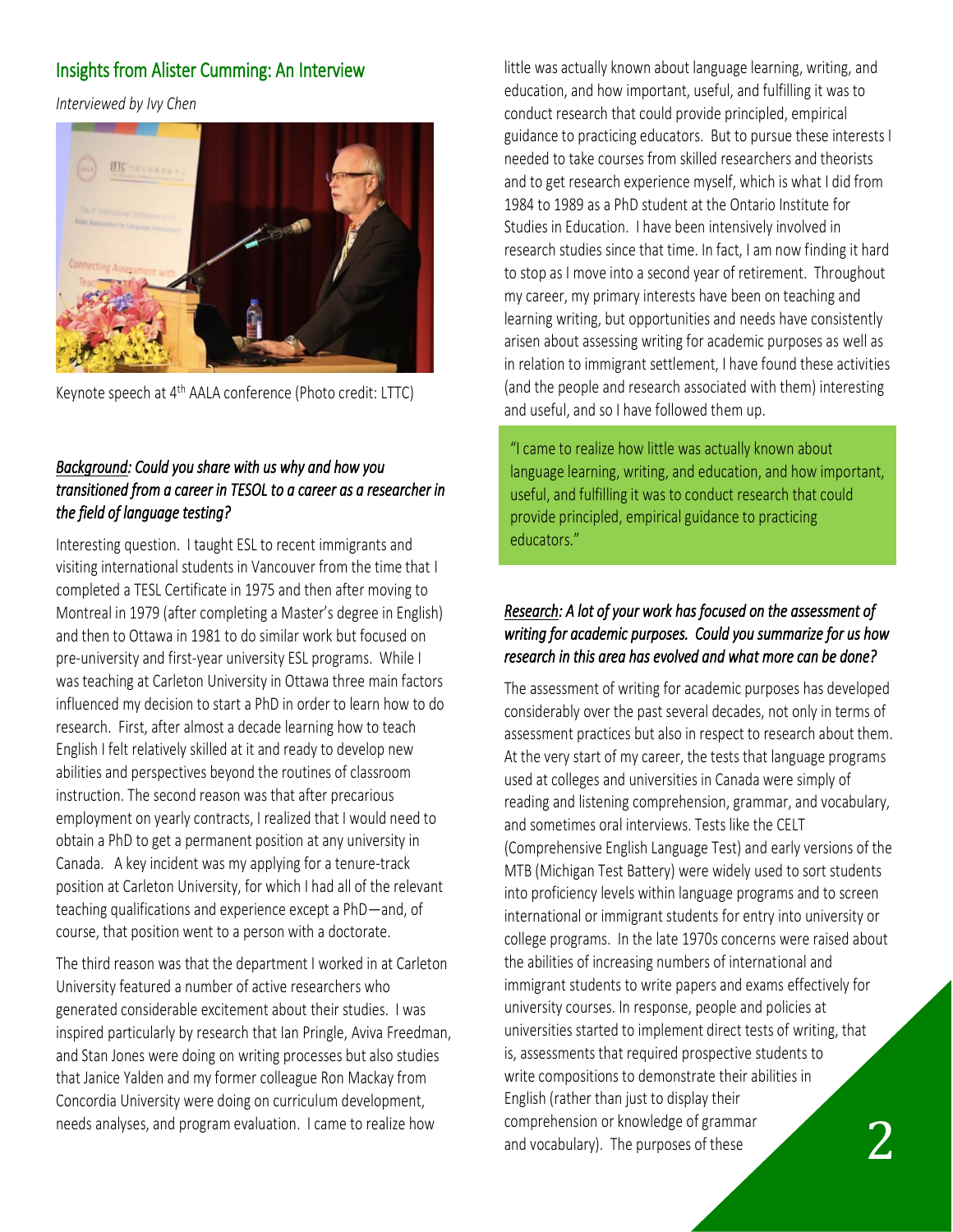assessments were primarily at a policy level for screening students into programs or placement into appropriate courses but also pedagogically for diagnosis of students' needs for learning or development within courses.

While at Concordia University I worked with Ron Mackay to develop a new test of writing in English for international students, for which Jack Upshur subsequently assumed responsibility and conducted research with Carolyn Turner, which is often cited for its binary-choice approach to raters' evaluation processes. Then while I was at Carleton University, Mari Wesche, Stan Jones, and others were developing the Ontario Test of English, which featured a direct test of writing in response to several reading passages, which was an early version of an integrated writing task and featured rating scales that were akin to the IELTS. These two exemplary projects coincided with influential work on the IELTS in the UK and former British colonies and in the USA by Holly Jacobs and colleagues on the ESL Composition Profile, Charles Stanfield on the TOEFL Test of Writing, and Liz Hamp-Lyons and Grant Henning on the Michigan English Language Assessment Battery. Together these projects instantiated several assessment practices as standard professional procedures for evaluating English writing: brief composition tasks that either involved writing arguments, describing graphical information, or responding to reading passages; descriptive criteria in the form of rating scales at a range of proficiency levels; and training raters to reach consensus on applying the rating scales to samples of compositions at relatively high levels of reliability.

As I mentioned earlier, there was a buzz about research on writing assessments in the late 1970s and early 1980s. Most of the initial research went into developing writing tasks, forming rating scales, and training raters. In subsequent years, I and many others realized that validation and refinement of these assessment practices needed to address additional considerations. One consideration was the decision-making processes that human raters applied to evaluate compositions. Although rating scales specify descriptive criteria about written texts at a range of proficiency levels, it is skilled human interpretations and judgements that actually evaluate and apply the criteria to make scoring decisions. Research involving thinkaloud protocols, interviews, and questionnaires have proved useful to reveal and describe raters' thinking processes while scoring written compositions, served as a basis to enhance rater training, and can also explain otherwise intangible distinctions or trends in scoring.

A second consideration has been close analysis of written texts to identify and demarcate progressions or differences in language and literacy development. Various researchers have

analysed the morpho-syntactic features, range of lexical items, and discourse organization patterns in sets of compositions written at different levels of proficiency for language tests. The test validation issue here is whether the descriptive criteria in a rating scale account for systematic differences at each score point on the scale, whether additional linguistic criteria can be observed beyond those specified in the scoring rubrics, or even if construct-irrelevant variables (such as students' language backgrounds) appear. The wording of rating scales is necessarily broad and somewhat vague, however, and as observed above, their application depends on human impressions. So this approach to test verification is needed to ensure that the descriptors in rating scales are accurate and their interpretations during scoring are valid. Exciting prospects are also to be able to chart patterns of development for specific language features and their combinations in particular languages and tasks. Nonetheless, many studies have found great variability in the textual qualities of writing at specific score points, asserting the principle that proficient writing is multi-faceted, complex, and variable—in short, that good writing can be good in many different ways.

"[R]efinement of … assessment practices needed to address … the decision-making processes that human raters applied … analysis of written texts to identify and demarcate progressions or differences in language and literacy development … automated scoring … ensuring that the writing tasks sampled in tests correspond to the types and qualities of writing that people need to perform"

A third, related consideration has been that scoring rubrics developed for human raters can be applied to computer programs for use as automated scoring. This research has involved the compilation and analysis of large corpora from assessment tasks to specify key lexical, morphological, syntactic, and discourse features that commonly feature at or distinguish language proficiency levels. Advances in this area are appearing regularly around the world, offering a valuable approach to test validation as well as substantial empirical insights about such things as the importance of collocations, formulaic phrases, and nominal phrases in academic writing. But as with all text analyses, such inquiry also reveals great differences and variability among individual writers as well as across rhetorical tasks and topics. Applications of sophisticated systems of automated scoring have proved to be as, or even more, reliable than human scoring, so can usefully complement or verify the work of human raters. Useful applications of automated scoring of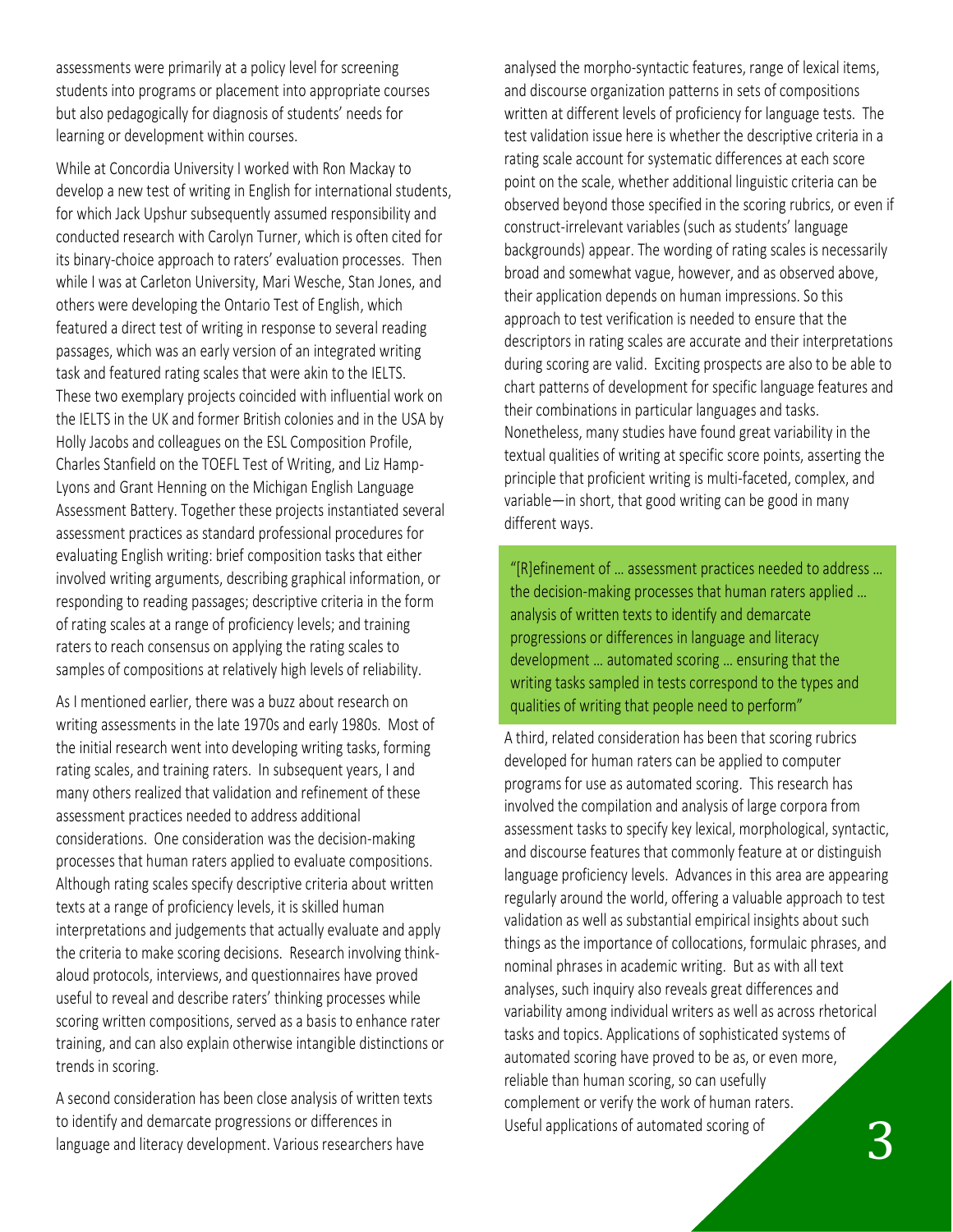writing have been made for test practice, self-evaluation, and instructional purposes. A fundamental conceptual dilemma remains, however, that automated scoring asks people to write for machines rather than to communicate with other humans.

A fourth consideration was, and still is, ensuring that the writing tasks sampled in tests correspond to the types and qualities of writing that people need to perform for their academic studies or work. Initial studies of this kind involved various types of needs analysis, but their results have tended to be that almost everyone thinks that writing abilities are important and involve multiple dimensions of fluency, appropriateness, and accuracy. Recent studies have been comparing samples of written course papers and exams to the writing that students have done in tests, finding some common elements but also variability across contexts, topics, academic fields, and individuals. A glaring gap in current knowledge concerns describing and assessing the kinds of writing that people actually need to do for specialized types of work, for example, in the health professions, business or industry, or multi-media communications. Writing assessments have mostly been developed for large-scale contexts of academic study in secondary or higher education, aiming to generalize maximally from brief and highly conventional composition tasks, so formal assessments have rarely dealt with particular or unique genres of writing that are required for, and may be integral to, the performance of certain jobs.

Future directions for needed research and development are several. One is to enhance the diagnostic information from writing assessments for pedagogical purposes or self-study while recognizing that diagnostic purposes are defined primarily in relation to particular educational programs and the specific opportunities for learning they are able to provide. A second area is to increase the range, genres, and samples of writing that examinees produce in tests to more fully represent an individual's abilities—despite the obvious constraints that writing is time consuming, people can only concentrate seriously for a few hours under testing conditions, and high levels of writing skill may not always be the most crucial ability that language learners want to develop. A third area, as I noted above, is the need to produce theoretically-substantiated accounts of writing development in second languages for particular learner groups and educational contexts. A related area that I think really warrants attention is to better define the construct of writing in a second language as distinct from writing abilities in a person's dominant language or mother tongue. To do so, cross-linguistic analyses are needed of people writing comparable tasks in their first and second (and additional) languages—a research design

that has been surprisingly absent to date in studies of secondlanguage writing and assessment.

#### *Advice: What advice would you give to our AALA student members with regards to their professional development?*

Follow your interests because that is what will motivate, inspire, and define you as a professional. To do so, read, read, read, research, research, research, and write, write, write. Read as thoroughly, critically, and extensively as possible about the areas in which you decide to specialize. Although all aspects of language assessment have expanded considerably in recent decades, the extent of published writing about their research, theories, and key concepts remain definable and within the grasp of any person willing to spend time to master them. A broad perspective is valuable, but every young scholar needs to develop specialized expertise in two or three areas in order to be able to know what knowledge currently exists and needs to be researched further and to teach courses or develop assessments about them. The number of professional language assessors is relatively small, too, so opportunities readily exist to excel in and contribute usefully to specialized aspects of language assessment.

"Develop expertise with certain research approaches but also try out different, complementary methods of inquiry. Get skilled at research and feel confident about doing it."

But to do so, one has to know the specialized area(s) thoroughly and in depth, and acquiring that knowledge requires reading comprehensively and purposefully. Particularly important to read are key

journals on language assessment and on educational assessment generally as well as key, commonly cited but also new, groundbreaking books and theories.

Get research experience while doing your graduate degrees by working with professors on their projects, conducting small empirical or case studies for course papers, and taking on parttime employment with testing or other assessment agencies. Develop expertise with certain research approaches but also try out different, complementary methods of inquiry. Get skilled at research and feel confident about doing it. Do your own analyses first hand, designing needed studies, gathering and analysing data, and interpreting and sharing the findings. Attend conferences like AALA, the Language Testing Research Colloquium, and larger venues such as the American Association for Applied Linguistics or American Educational Research Association. See there what experienced researchers are doing and saying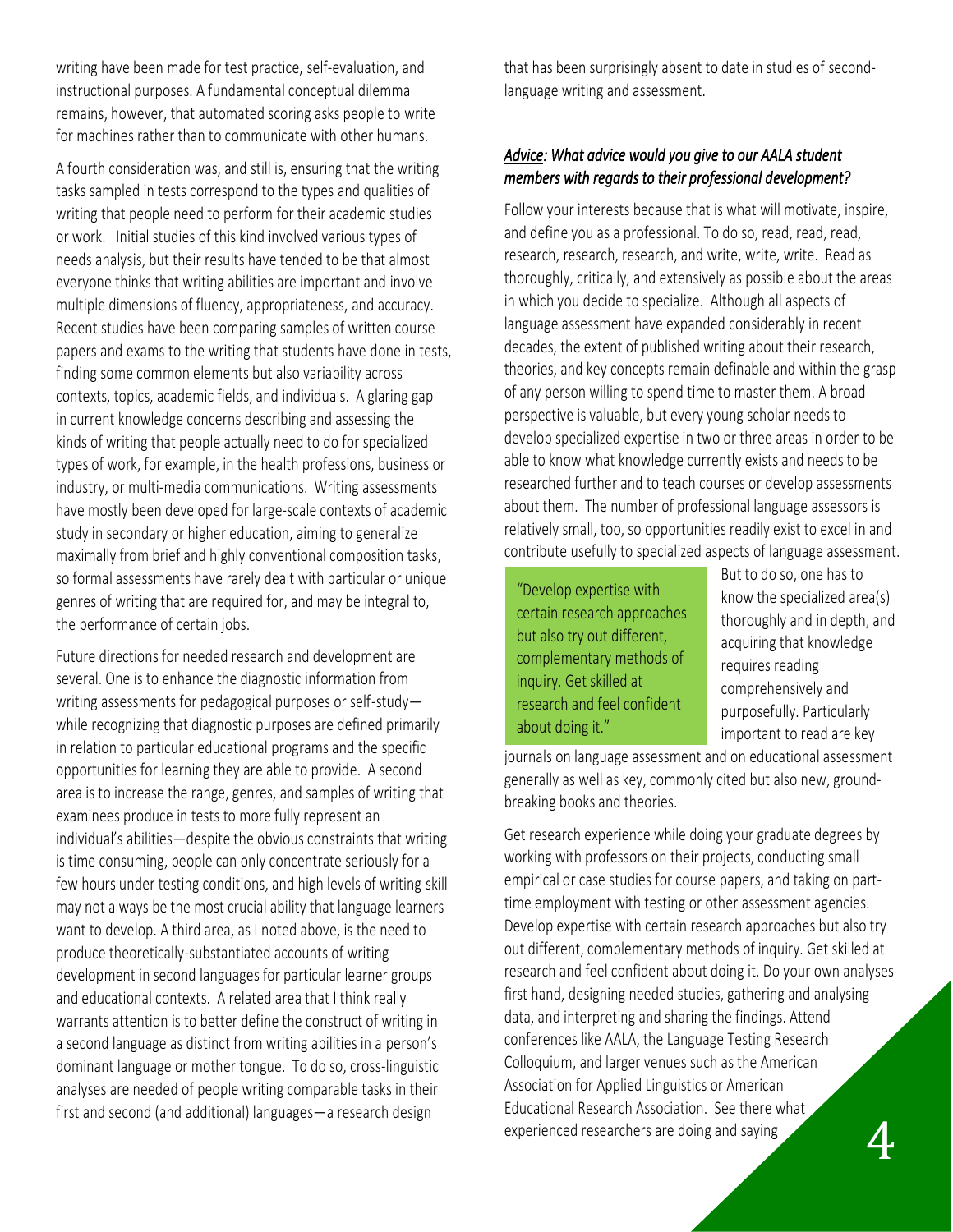as well as what new innovations, concerns, and trends are emerging. Present your own research, as well, either as a work in progress or a poster or as a paper once you have completed a thesis or other significant project. In this way, develop and assert your professional identity, learn from others' questions and comments, and establish contacts with people who are interested in your work and ideas.

Above all, write about your research, ideas, and interests. If you have done a thesis for a Master's or Doctoral degree, persevere to get it published. A definition of a thesis is that it is a unique contribution to current knowledge worthy of publication. Going through the work to prepare a short manuscript from a thesis for a journal article can be arduous, time consuming, and even frustrating (and it still is for me, too). But publications are also rewarding, the necessary step toward establishing a career as a scholar, and the means of becoming a recognized member of the specialized discourse community called language assessors. I am always amazed how many people around the world read my

## A Highlight of LTRC 2018: Graduate Student Meet-up

#### *Report by Carol Dabarera*

The 40th Language Testing Research Colloquium (LTRC) organized by the International Language Testing Association (ILTA) was held from 2 – 6 July 2018 in Auckland, New Zealand. The theme for the conference was "Language Assessment in Times of Movement, Transition, and Change". For the very first time, the student committee (SC) of the Asian Association for Language Testing (AALA) together with the student representatives of the Association for Language Testing and Assessment of Australia and New Zealand (ALTAANZ) held an informal graduate student networking session at the LTRC. This

"Above all, write about your research, ideas, and interests. If you have done a thesis for a Master's or Doctoral degree, persevere to get it published."

published research articles, cite them, and build on and extend their findings—even for decades afterwards. Use conference presentations, informal local colloquia, or study groups as media to try out your thoughts or results

of research initially, and then make a point of synthesizing those ideas into a form that is ready to be published, and be prepared to revise your work to satisfy the expectations and suggestions of reviewers and editors. Write also in other less demanding venues such as book reviews, newsletter articles, critiques of publications or theories, or even interviews (like this one) with established researchers whose work you admire. Graduate students who publish while and just after completing their doctoral degrees are invariably the ones who get the good jobs.

collaboration brought together two student groups with the common aim of reaching out to fellow students and to provide a platform for networking.

The session which was attended by both student presenters and participants of the LTRC began with an introduction of the associations and their student committees. Thereafter the attendees interacted with one another, where they very frequently connected over similar research strands and education experiences. The session ended well with the participants' initiation into a community of students enthusiastic about language research and in particular, language testing.



Student attendees at the student meeting at LTRC 2018 (Photo credit: Judit Tunde McPherson) AALA SC representation: Carol, Xiaohua, and Ivy (3rd, 4th, and 5th from the left in the front row)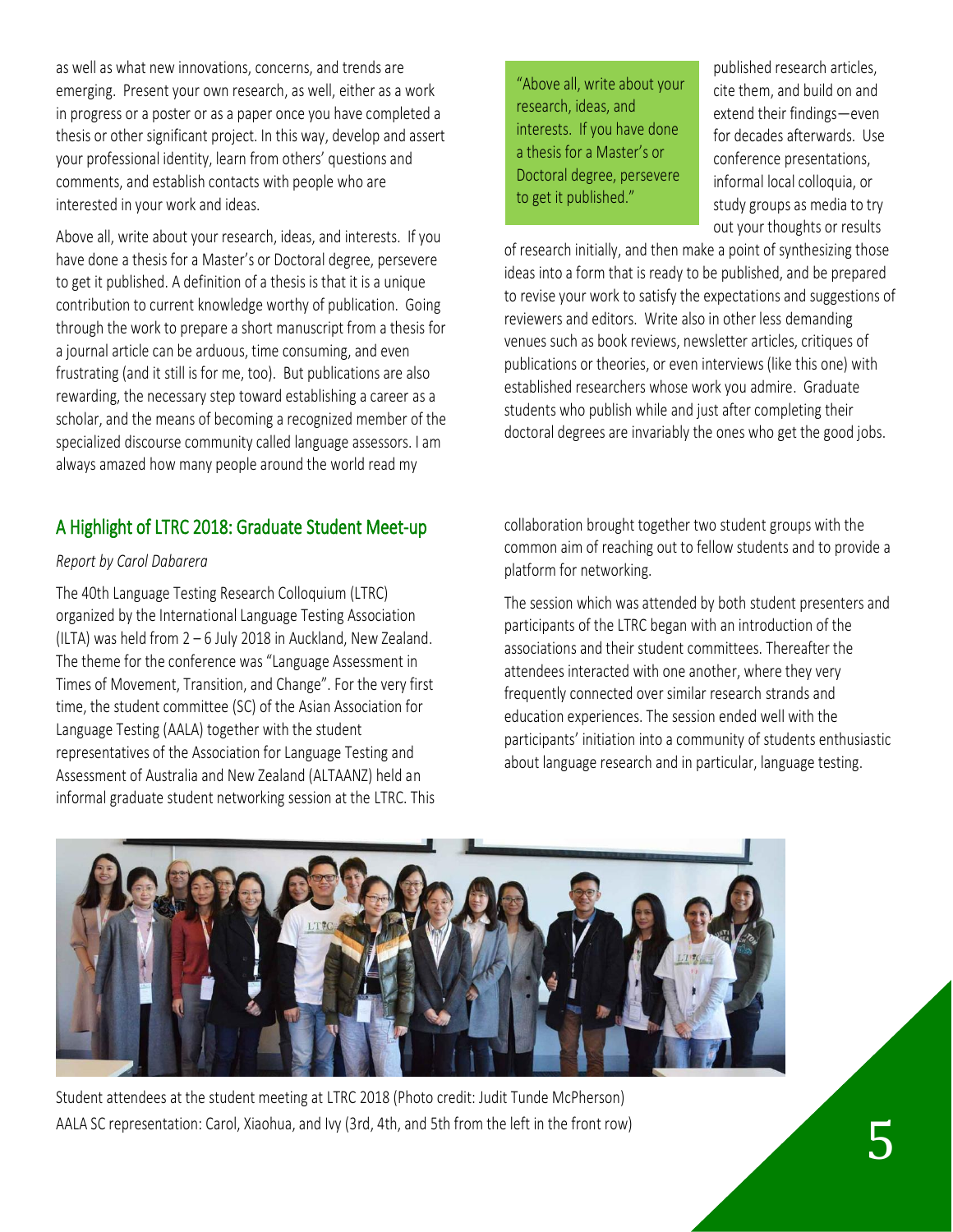# AALA 2018 Conference Coverage

#### *Report by Ivy Chen*

The 5<sup>th</sup> International Conference of the Asian Association for Language Assessment was held from October 18 to October 20 in Shanghai, China, hosted by Shanghai Jiao Tong University (SJTU) with associate host Foreign Language Teaching and Research Press. The theme for the conference was "Standards in Language Assessment" and the conference served as a tribute to Cyril Weir, a legend in language testing.

A big step up from last year, in large due to the location, an amazing 300 conference participants from over 19 countries and regions attended, among which there were 100 student participants from 10 countries and regions. The conference comprised of four plenary speeches in addition to the keynote speech, four pre-conference workshops, 54 papers, and 15 posters.

The pre-conference day consisted of four workshops: one on rating scale development with our keynote speaker, Ute Knoch (see p. 7 for a summary), one on automated feedback with Lin Gu and Keelan Evanini (see p. 7), one on using online resources for identifying suitable reading texts with Barry O'Sullivan, and one on assessing reading with Hanan Khalifa. The day concluded with a cozy reception dinner.

The first day of the conference began with our keynote speech on the issue of context in scale design. This was also the day of our well-attended graduate student networking lunch (see p. 8 for details). We took a group photo at the end of the day (see below). Those of us who attended the banquet dinner enjoyed a wonderful cruise along the Huangpu River. On the second day of the conference, the poster session was held after lunch.

Lastly, we'd like to congratulate once more the winners of the best student poster award (Yangping Deng), the best student paper award (Kana Matsumura), and outstanding dissertation award (Yanfeng Yang). See page 8 for a few words from these winners and page 10 for Yanfeng Yang's dissertation summary.

Overall, it was a well-organized conference with stimulating presentations.



Conference group photo (Photo credit: SJTU)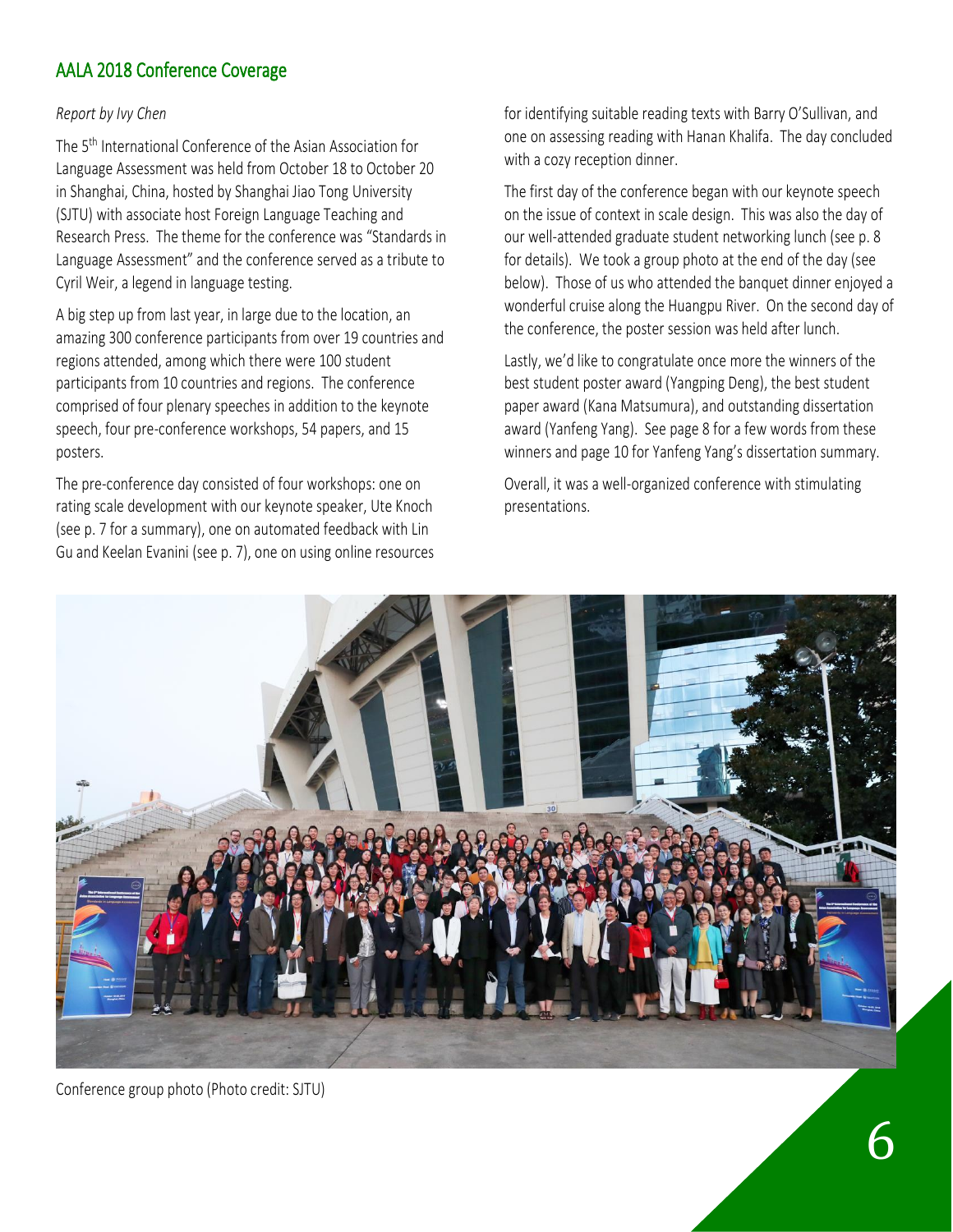# *Pre-conference Workshops*

## *Workshop 1: Automated Feedback on Spoken and Written Language Production*

#### *Report by Sha Liu*

This report features "Workshop 1: Automated feedback on spoken and written language production" by Dr Lin Gu and Dr Keelan Evanini from Educational Testing Service (hereafter ETS) in the US.

The purpose of the one-day workshop was to enhance attendees' knowledge of the development and evaluation of automated feedback on L2 spoken and written language production in language learning and assessment settings. As such, the workshop was designed to provide information in two main areas. The morning session focused on the use of automated feedback in learning contexts. In doing so, Dr Gu and Dr Evanini demonstrated a few research prototype feedback systems currently being developed by ETS. They also provided a critical review of the most common types of feedback generated by current automated feedback systems and previous research on the instructional application of such systems in learning contexts. The afternoon session addresses the validity of using automated feedback in assessment settings. Specifically, Dr Gu and Dr Evanini demonstrated how validity considerations have been addressed throughout the design of automated evaluation systems by ETS.

The workshop is a direct and timely response to EFL/ESL writing instructors' and researchers' urgent need for a better understanding of automated feedback systems. It was clearlystructured with a variety of engaging and well-thought-out activities. Throughout the workshop sessions, attendees were encouraged to discuss and share their understanding of the use of automated feedback systems for both learning and assessment purposes, which was thought-provoking and greatly enhanced the attendees' understanding. Particularly, the provision of access code to Criterion, the automated feedback system developed by ETS, enabled the attendees to gain firsthand experience of using and evaluating such systems. Attendees were provided with sample essays in advance for the trial of Criterion during the workshop and with one-month access to the system afterwards. Such opportunity is particularly invaluable for writing instructors and researchers who desire to learn more about automated feedback systems but have difficulty in gaining the access.

## *Workshop 3: Rating Scale Development and Validation*

#### *Report by Tatsuro Tahara*

This is the report of "Workshop 3: Rating scale development and validation" by Dr. Ute Knoch, Language Testing Research Centre, University of Melbourne.

The purpose of the workshop was to familiarize participants with rating scale development and validation. Participants were able to understand the differences among several types of rating scales as well as how to develop and apply the rating scales in their context. In particular, they learned how to integrate the rating scales into writing and speaking assessment into their teaching and learning. At the end of the workshop, participants examined methods to validate the use of rating scales by referring to Knoch & Chapelle's (2018) latest framework of test validation.

Dr. Knoch facilitated the participants' involvement in activities. First, she used various kinds of tasks so that participants could understand the uses of rating scales. For example, at the beginning of the workshop, Dr. Knoch showed the two types of rating scales (analytic scales & EBB scales) and asked participants the differences and merits/demerits of the use of rating scales. Participants paired up and discussed how to use them in their own classes, and later shared what they talked about with the floor. Moreover, Dr. Knoch asked some questions regarding how to validate rating scales, such as "How would you conduct validation of rating scales if there were unlimited resources to do researches?" Participants raised hands and shared their ideas in a lively manner. Through the activities, participants were getting to know how to develop or adapt the appropriate rating scales in their contexts as well as validation methods.

7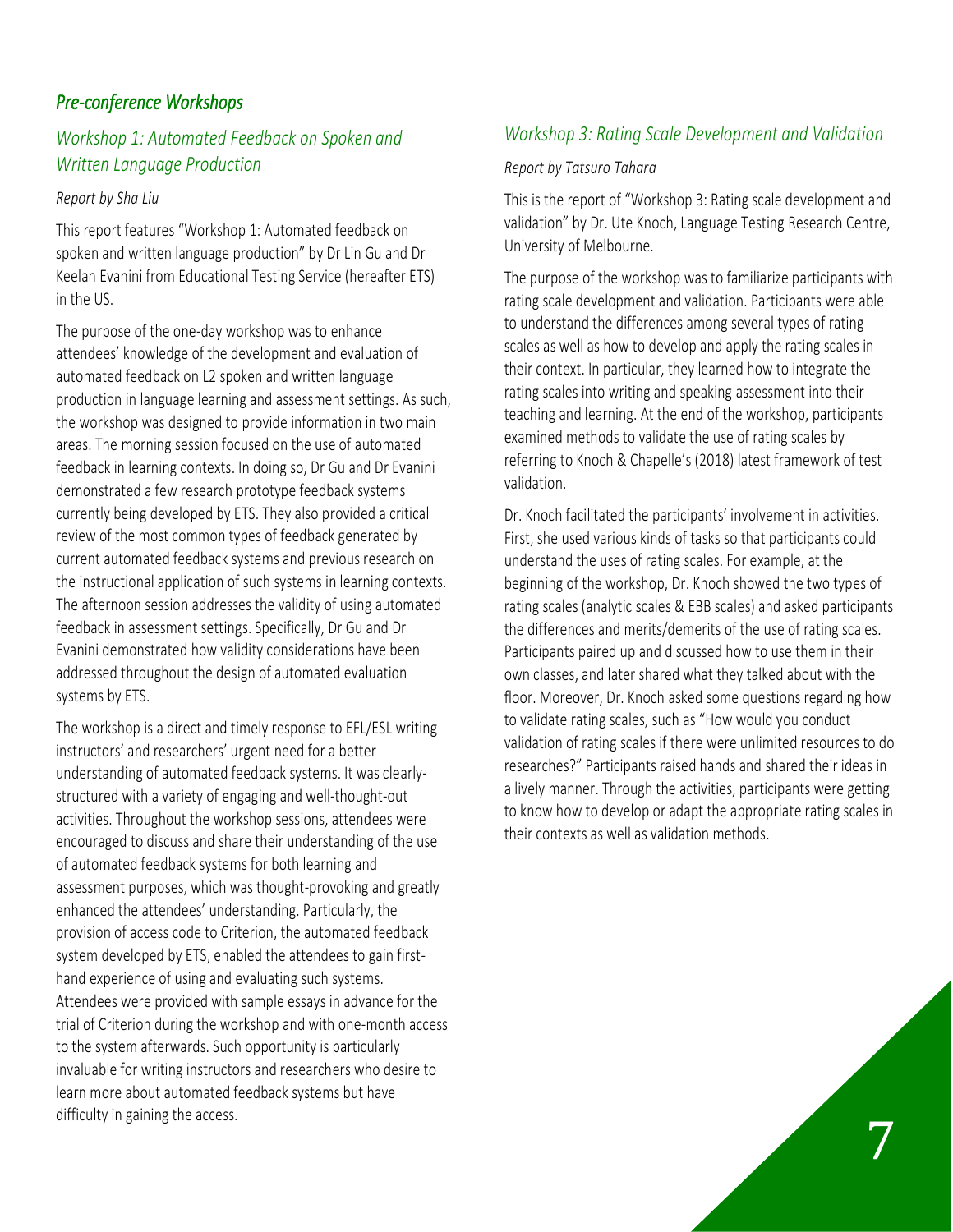# *Graduate Student Networking Lunch*

*Report by Kana Matsumura*



<Graduate Student Networking (GSN) session attendees>

The AALA Graduate Student Networking Session at the Annual Conference was incepted in 2016. It has been a platform for graduate students. The purposes of the GSN session is to network among ourselves and to learn from invited guests (i.e., EB members, professors, and professionals).

At this year's conference, there were 100 student participants from 10 countries and regions. (Isn't that great?) And about thirty students joined our session. We invited four professors to have them share their thoughts about research. We also had the participants talk in pairs or in groups to introduce themselves.

We had a raffle draw (books on applied linguistics contributed by invited guests/EB members) as usual as previous years.

The time was so limited, but we hope we had some time to get to know each other. We really appreciate your support! Let's keep in touch!



# *Words from Student & Dissertation Award Winners*

#### *Introduction by Ivy Chen*

The two student awards were established in 2016 and are meritbased awards that support conference attendance. Our award winners were asked to write a little bit about who they are and their research interests and experiences. They then introduce the study that won them the award. I wanted to point out that the winner of this year's best paper award (aka my wonderful coeditor) also won the best poster award at last year's conference, so please refer to the last issue of our newsletter for more details.

We're also happy that we had our first ever outstanding dissertation award winner this year. If you're close to completion or know someone who has recently completed their dissertations (within three years), do apply for this award when they send out the call for nominations next year!

# *AALA Best Student Poster Award*



I am Yanping Deng, studying in Waseda University for my PhD currently. My research interest is raters' bias in speaking test as there are many issues related to this topic. I completed my bachelor and master studies in Chongqing University. My previous study was the traditional culture

reflected in Japanese classical literary works. Then I turned my focus on the research of learners' learning strategies and HSK (Chinese proficiency test) five years ago. Last year, I came to Waseda University to accept formal and systematic education of language testing.

My research study for the 5th AALA was to investigate Chinese students' use and interpretation of the TOEFL rubrics. The results showed that the three studentraters had three rating patterns which may result from their learning experience and test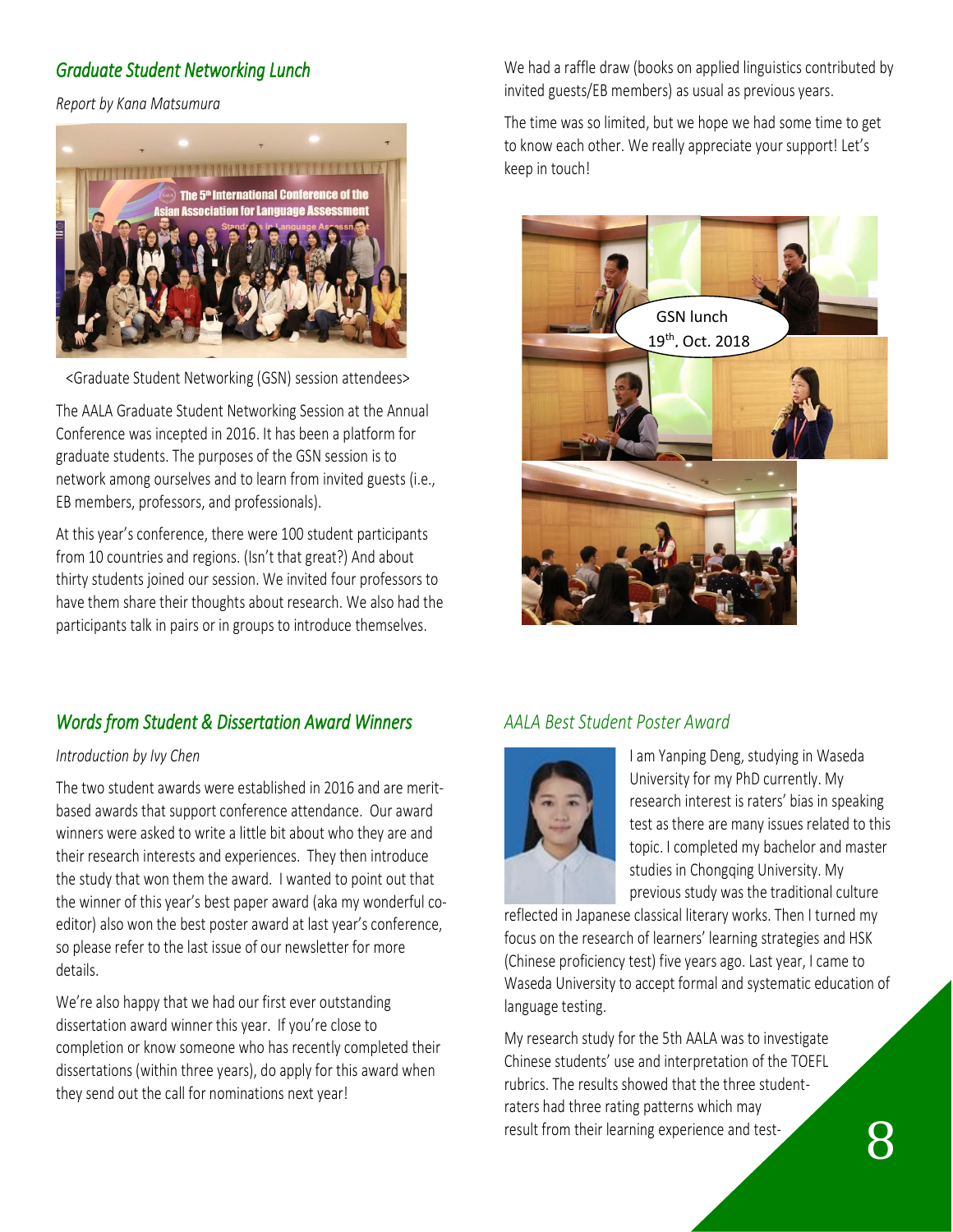taking experience. They had similar rating patterns when rating themselves and others' speech samples. The results gave me a new hint that for nonnative English speaker raters, their testingtaking experience may affect their rating processes as well. This research for AALA is a novel idea, where the raters are the students who are preparing the TOEFL speaking test. They usually rate peers' work during preparation. They play two roles during the preparation: learners and raters. It is very different from the raters described in previous studies. Therefore, I could get reliable information from these students to consider the validity of the speaking rubrics.

I am a beginner in language testing. Moreover, it was the first time for me to participate in AALA. Therefore, I felt very surprised and honored to get the award as I never expected it. It gave me great motivation and confidence on my research. I really like to collect data and use quantitative method to analyze the data. I have failed a few times in collecting data, however, I could learn much from my failure experience. It is an exciting thing to have an idea and apply it in my research.

My main topic is to investigate the sources of raters' bias, especially raters' linguistic background and try to minimize the bias. If you have interest in speaking test, rater bias, G theory, and Rasch model, etc., please contact me. My email address is [totodeng117@akane.waseda.jp.](mailto:totodeng117@akane.waseda.jp)

#### *AALA Best Student Paper Award*



Hello AALA student members. I am Kana Matsumura, a graduate student in Waseda University, Tokyo, Japan. I am also a Student Committee member of AALA. I am very much honored to have won the 2018 Best Student Paper Award. I also won the Best Student Poster Award last year and I am very happy to have been involved in AALA in many ways!

My current research interests include EFL assessment of argumentative performances in the classroom context in particular. I am working on my Ph. D. dissertation to analyze Japanese EFL students' argumentative writing abilities based on Toulmin model of argument by applying mixed methods approach. I have been teaching English for 15 years in high schools and now I also teach at some universities. I have been always thinking of how teachers in classroom can provide our students with efficient and economical feedback on their performances.

The title of my presentation is "A Generalizability Analysis of Japanese EFL Students' Performance on Argumentative Writing Tasks". The present study attempts to examine the dependability of the rating scales using G-theory (Brennan, 1983; Cronbach, Gleser, Nanda, & Rajaratnam, 1972; Shavelson & Webb, 1991) which can investigate the relative effects of multiple sources of variance in the test scores such as tasks and rater judgments (e.g., Bachman, 2004; Cumming, 1990; McNamara, 1990). The rating scale on the part of argumentative content was developed by the author based on the framework of the Empirically derived, Binary-choice, Boundary-definition (EBB) approach (Koizumi &Hirai, 2008; 2013; Turner & Upshur, 1995; 1996; 2002). The language part was based on the Empirically-derived Descriptor-based Diagnostic (EDD) checklist (Kim, 2011) partially modified by the author.

Generalizability theory (G theory) is, as Lynch and McNamara (1998) note, "useful in providing general, group-level information, and particularly in making overall decisions about test design (p.176). This is why I am very much fascinated by the framework as an instructor and a test designer in classroom as well.

Again, I am very much honored to have won the award and I want to show my acknowledgement to my supervisor, Dr. Yasuyo Sawaki, who always gives me the best advice. I also want to thank AALA as well for being my research platform.

[kmatsumura@suou.waseda.jp](mailto:kmatsumura@suou.waseda.jp)

## *AALA Outstanding Dissertation Award*



Hello AALA student members! I am Yanfeng Yang, a graduate from The Hong Kong Polytechnic University. I am extremely honored to have won the 2018 Outstanding Dissertation Award of AALA and very happy to share my story with you.

My current research interests include sociocultural theory and its applications to L2 education, e.g., dynamic assessment (DA) and concept-based instruction (CBI). I have been teaching English for 10 years since I earned my MA degree. I am currently an associate professor and the team leader of applied linguistics in the School of Foreign Studies in Lingnan Normal University.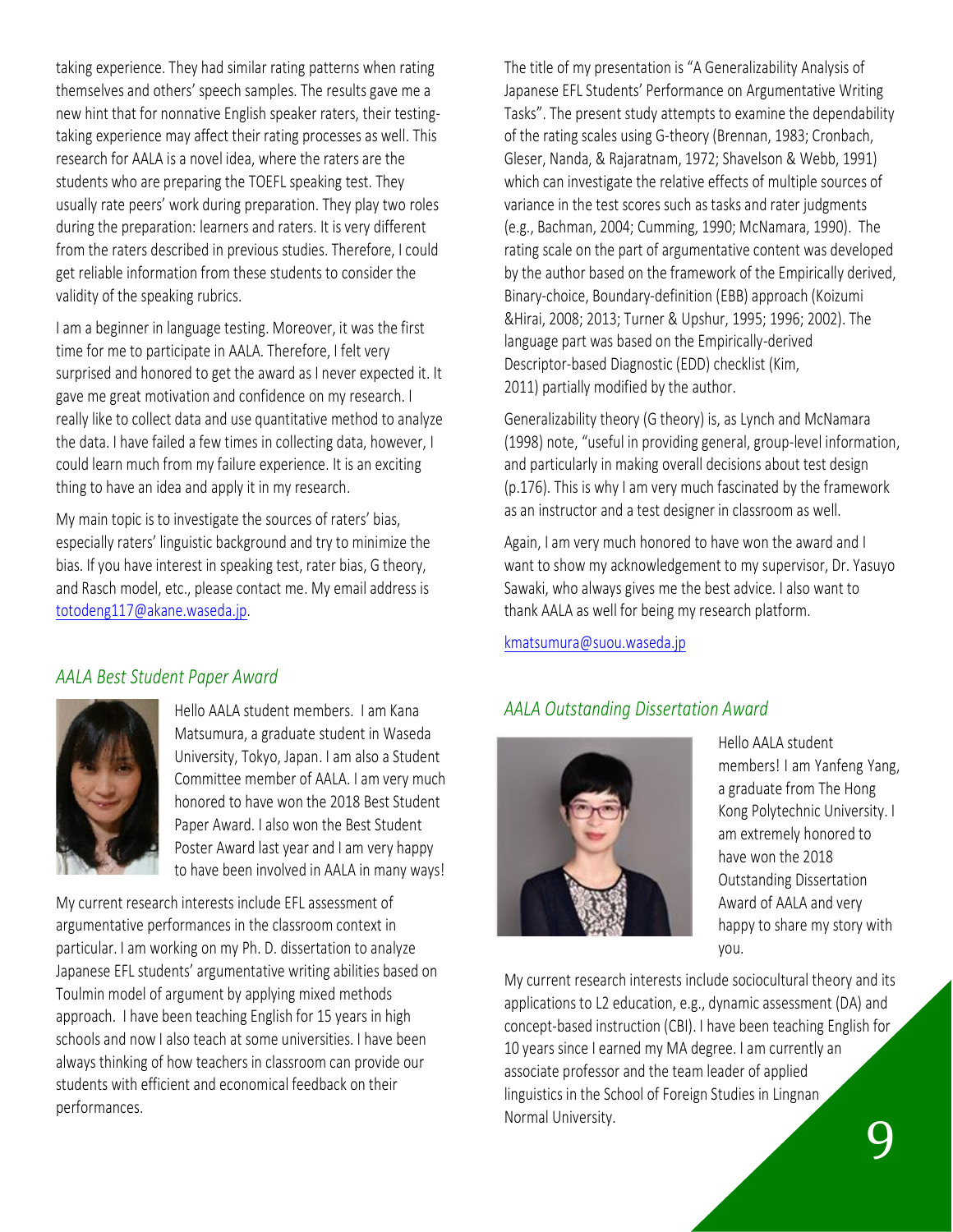Dynamic assessment is a challenging topic for me at the beginning. I am greatly indebted to my supervisor Professor David Qian. It is he who introduced me to this interesting topic and provided me with enormous support throughout my research. His expertise, diligence, wisdom, and kindness impressed me a lot and motivated me to go forward. I am also grateful to the reviewers for their valuable and insightful comments. My gratitude also goes to my teachers, friends, colleagues, participants, and family. Without their support, I would not have completed my thesis. Thank you all!

Last but not least, I would like to thank AALA for providing such a wonderful platform for researchers from all over the world to share their studies and ideas at the AALA conferences. I benefitted a lot from being an AALA student member and am very thrilled to eye-witness the rapid growth of AALA in the past few years. Thank you AALA! Wish you a more prosperous future! Finally, I would like to give a word to AALA student members and to myself — "Never give up pursuing your dreams and enjoy the happiness the research brings to you".

#### Dissertation Summaries

As we explained at the beginning of this newsletter, this section is a new initiative designed for us to share our research with other students, so that we can learn and gain inspiration from each other. Although we only have one summary here this time, from Yanfeng Yang, the winner of the Outstanding Dissertation award featured above, we'd love to hear from everyone and include more of your research in our future issues.

## *Promoting L2 English Learners' Reading Abilities through Computerized Dynamic Assessment*

Abstract by Yanfeng Yang

Derived from Vygotsky's proposition of the zone of proximal development (ZPD), dynamic assessment (DA) is distinguished from traditional testing in that the assessor intervenes in the assessment process to help learners perform beyond their independent functioning and concurrently promote learner development. DA not only reveals the learners' actual level of development through their independent problem solving but also their potential level of development through the interaction between the learner and the mediator, the latter of which is more useful for future learning and instruction. However, the number of learners a DA assessor can help is limited due to the time demand on mediator-learner interactions. To overcome this weakness, researchers start turning to computerized dynamic assessment (C-DA). Despite valuable insights gained from the few C-DA studies in second language education (e.g., Poehner & Lantolf, 2013; Poehner et. al., 2014), the effectiveness of C-DA is still unclear. Additional studies are needed, especially longitudinal studies of between-group design. Reading comprehension is an important skill in language learning but it is also a hidden and complicated process which is difficult to

observe. Alderson et al. (2015) demonstrated the capacities of DA in diagnosing learners' strengths and weaknesses in second/foreign language reading. However, there is a paucity of related literature.

Targeting at Chinese EFL learners' reading comprehension, the present research used C-DA as a teaching and assessment method to promote learners' reading comprehension proficiency. Following a mixed methods design, the present project consisted of two studies. Study 1, a preliminary study, aimed to test the appropriateness of the C-DA program developed for this project. Study 2 consisted of two phases: Phase 1 and Phase 2. The main purpose of Phase 1 was to identify, through one-on-one interactions between the mediator and several learners, appropriate mediational strategies that could promote learner development. The findings from Phase 1 served as the basis for writing the C-DA mediation content in Phase 2. Informed by the results of Study 1 and Phase 1 of Study 2, Phase 2 of Study 2 investigated the extent to which C-DA promoted learner development as compared with the effects of traditional methods of teaching and assessment in reading comprehension.

10 Study 1 consisted of two reading tests, one in traditional multiple choice questions (MCQs) and the other in C-DA. The former was administered to a group of students who were asked to write down their thinking processes of doing the test, from which the students' difficulties in reading comprehension were identified and mediational strategies were worked out for the C-DA test. Another group of students completed the C-DA test, following which a questionnaire was distributed in order to obtain the students' reflections on the C-DA program. It was found that C-DA had advantages over traditional static assessment in diagnostic capacities and depth of insights an assessment procedure could provide for subsequent teaching. The results of the questionnaire showed that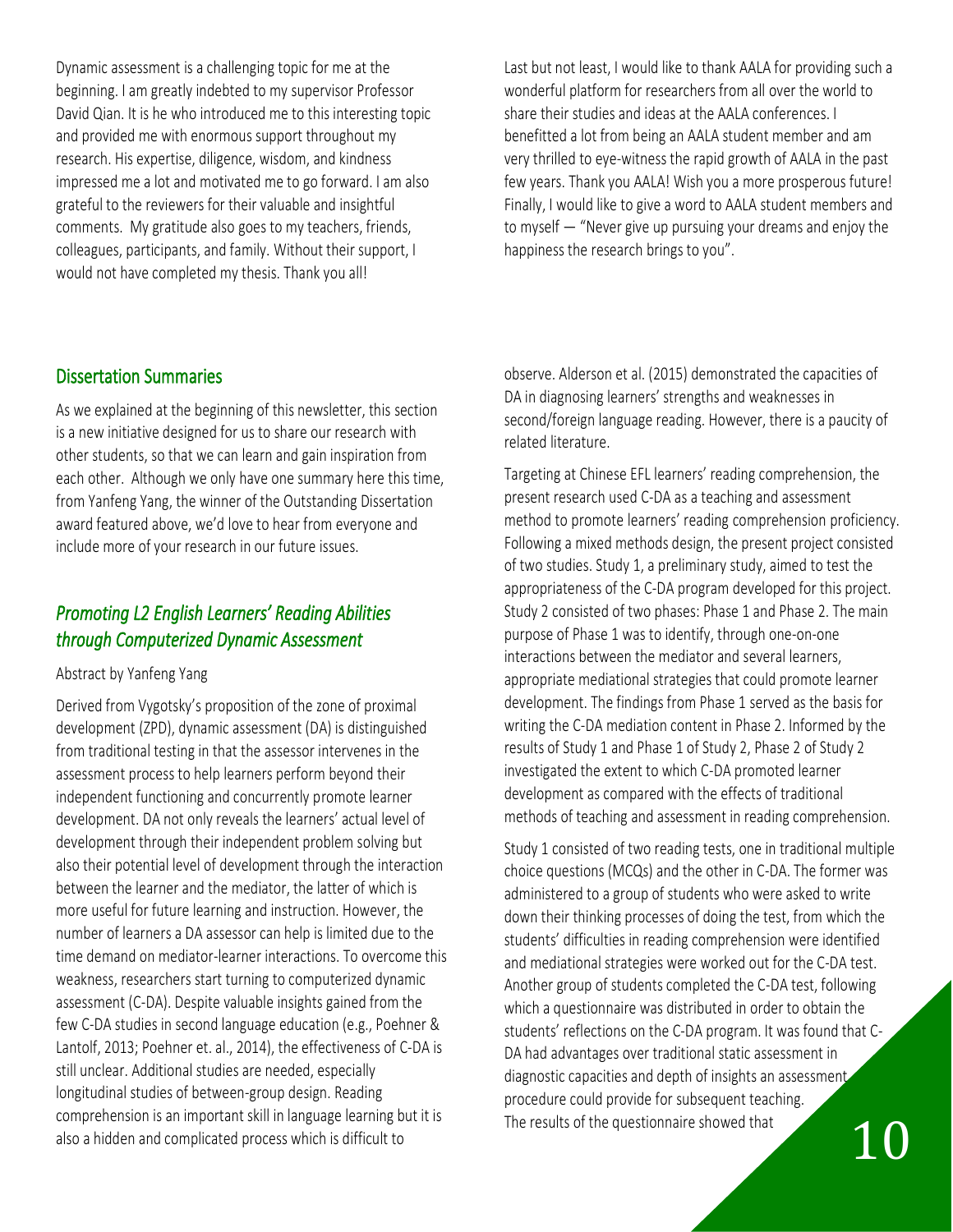C-DA was greatly welcomed by the students and believed to be particularly helpful in building up confidence for low achievers as identified in traditional static assessment.

Phase 1 of Study 2 was conducted among five participants and lasted for 7 weeks. The instrument consisted of MCQs selected from the reading section of the original TOEFL pBT tests. The MCQs were separated into three tests according to the item difficulty levels based on a series of tests in a pilot study: pre-test, post-test comparable to pre-test in terms of the item difficulty level, and transfer test which was more difficult than pre- and post- tests. The three tests were administered in 1st, 5th, and 7th week respectively. Following each test, one-on-one DA interactions were conducted between the mediator and the learner. The results of the pre-test and the problems identified during the DA interactions served as the baseline for the subsequent four-week enrichment program (EP). Comparisons of the students' independent and mediated performances on the pre- and post-tests showed whether or not the students benefited from DA and EP. Comparisons of the students' independent and mediated performances on the transfer test with those on the previous two tests indicated to what extent students can regulate their functioning when the context changed. Results showed that DA was effective in promoting learner development in their reading comprehension. Mediational moves deemed helpful for the DA process were also identified.

Based on the research findings of Phase 1 of Study 2, especially those from the DA interactions between the mediator and the

students, the mediations were written for each item of the three tests and applied to the large-scale study through the implementation of C-DA. In order to get additional evidence for the effects of C-DA, between-group design including an experimental group and a control group was adopted in Phase 2 of Study 2. Like in Phase 1 of Study 2, both groups were administered a pre-test, a post-test, and a transfer test, but the tests for the two groups were in different formats. The C-DA was used for the experimental group whereas traditional MCQs for the control group. The two groups also differed from each other in their four-week EP. The experimental group was instructed using the results of DA and through the employment of C-DA while the control group was taught using the traditional teaching method. The results of the three tests were compared within each group and between the two groups using repeated measures mixed factorial analysis of variance, from which the advantages of C-DA over the traditional teaching and assessment method were revealed. Results showed that the two groups were very close in their reading comprehension performances at the beginning of the study, but their improvements varied significantly after the four weeks of the intervention; the experimental group performed significantly better than the control group.

To sum up, the present research provides rich insights of the advantages of C-DA over traditional teaching and assessment methods in promoting second language learning, contributing to Vygotsky's social-cultural theory and ZPD, as well as knowledge of DA and C-DA in the field of L2 research.